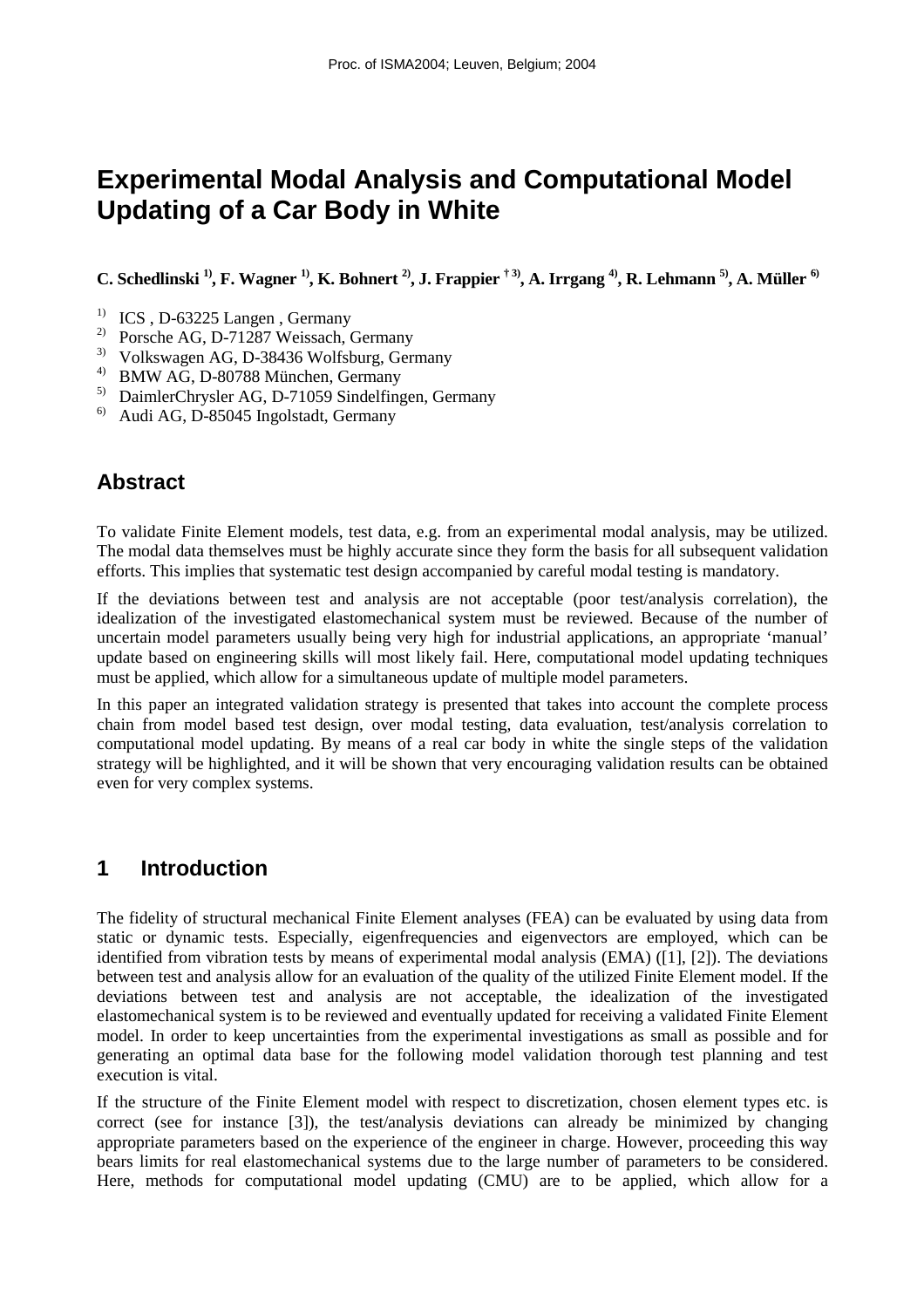simultaneous update of multiple model parameters (see for instance [4], [5]). These techniques minimize the test/analysis deviations and enable the validation of the Finite Element model.

In practical applications the structure of Finite Element models is often not correct. However, the techniques for computational model updating can be adopted as well, but the final parameter changes often do not allow for a physical interpretation. They are mathematical substitutes for solely reducing the deviations between test and analysis. If the individual parameter changes are acceptable or if the Finite Element model is to be revised often depends on the field of application of the particular Finite Element model. A large and physically not interpretable increase of the shell thickness might be irrelevant for vibration analyses but might be unacceptable for stress analyses.

For the project presented in this paper the test planning and the computational model updating is supported by **ICS.sysval** a special MATLAB® based software package for model validation, developed by **ICS** and Professor Michael Link of the University of Kassel. Among other things, this software tool allows for the direct update of large scale  $MSC.Nastran<sup>TM</sup>$  Finite Element models onto experimental modal data (eigenfrequencies and mode shapes). Therefore, especially the solvers for eigenvalue and eigenvector sensitivity analysis under 'Solution 200' (optimization) are utilized.

### **2 Theory Overview**

The foundation for updating physical stiffness, mass and damping parameters is a parameterization of the system matrices according to equations (1) (see also [4], [5]):

| with: $K_A$ , $M_A$ , $D_A$                                                          | initial analytical stiffness, mass and damping matrices |      |
|--------------------------------------------------------------------------------------|---------------------------------------------------------|------|
| $\mathbf{D} = \mathbf{D}_A + \sum \gamma_k \mathbf{D}_k$ , $k = 1  n_{\gamma}$       |                                                         | (1c) |
| $\mathbf{M} = \mathbf{M}_{A} + \sum \beta_{i} \mathbf{M}_{i}$ , $j = 1  n_{\beta}$   |                                                         | (1b) |
| $\mathbf{K} = \mathbf{K}_{A} + \sum \alpha_{i} \mathbf{K}_{i}$ , $i = 1  n_{\alpha}$ |                                                         | (1a) |

| $\mathbf{p} = [\alpha_i \beta_i \gamma_k]$       | vector of unknown design parameters                                           |
|--------------------------------------------------|-------------------------------------------------------------------------------|
| $\mathbf{K}_i$ , $\mathbf{M}_i$ , $\mathbf{D}_k$ | given substructure matrices defining location and type of model uncertainties |

This parameterization permits the local adjustment of uncertain model regions. By utilizing equations (1) and appropriate residuals, which consider different test/analysis deviations, the following objective function can be derived:

$$
J(p) = \Delta z^T W \Delta z + p^T W_p p \rightarrow min
$$
 (2)

| with: $\Delta z$ |                                 | residual vector    |
|------------------|---------------------------------|--------------------|
|                  | $\mathbf{W},\mathbf{W}_{\rm p}$ | weighting matrices |

The minimization of the objective function (2) yields the desired design parameters **p**. The second term on the right hand side of equation (2) is used for constraining the parameter variation. The weighting matrix must be carefully selected, as for  $W_p \gg 0$  no parameter changes will occur (see also [4]).

The residuals  $\Delta z = z_T - z(p)$  ( $z_T$ : test data vector,  $z(p)$ : corresponding analytical data vector) are usually nonlinear functions of the design parameters. Thus, the minimization problem is also nonlinear and is to be solved iteratively. One solution is the application of the classical sensitivity approach (see [5]). Here,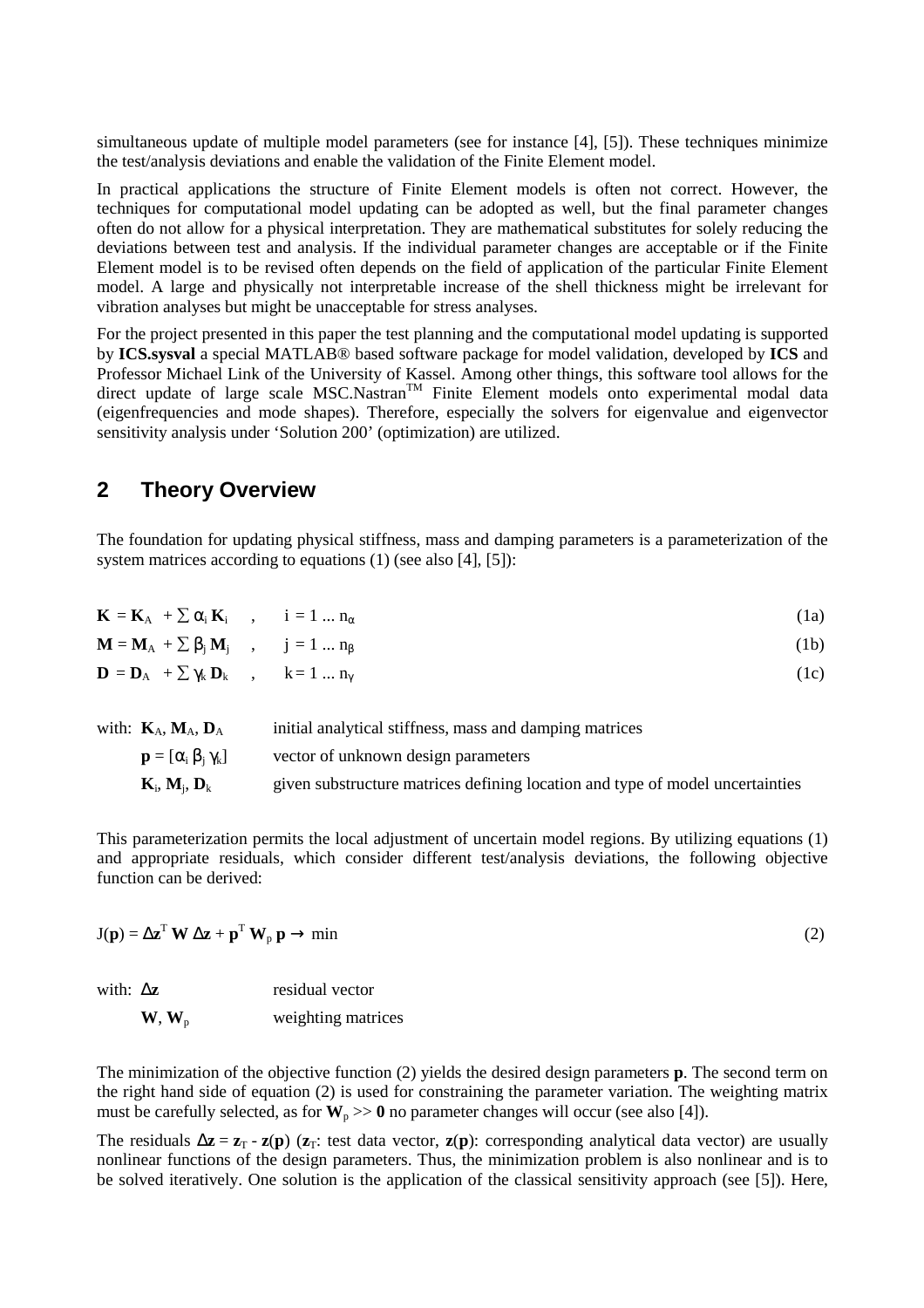the analytical data vector is linearized at point 0 by means of a Taylor series expansion truncated after the linear term. Proceeding this way leads to:

$$
\Delta z = \Delta z_0 - G_0 \Delta p \tag{3}
$$

| with: $\Delta \mathbf{p} = \mathbf{p} - \mathbf{p}_0$                    | design parameter changes                          |
|--------------------------------------------------------------------------|---------------------------------------------------|
| $\Delta z_0 = z_T - z(p_0)$                                              | test/analysis deviations at linearization point 0 |
| $\mathbf{G}_0 = \partial \mathbf{z}/\partial \mathbf{p}$ <sub>p=p0</sub> | sensitivity matrix at linearization point 0       |
| $\mathbf{p}_0$                                                           | design parameters at linearization point 0        |

As long as the design parameters are not bounded the minimization problem (2) yields the linear problem (4). The latter is to be solved in each iteration step for the current linearization point:

$$
(\mathbf{G}_0^{\mathrm{T}} \mathbf{W} \mathbf{G}_0 + \mathbf{W}_p) \Delta \mathbf{p} = \mathbf{G}_0^{\mathrm{T}} \mathbf{W} \Delta \mathbf{z}_0
$$
 (4)

For  $W_p = 0$  equation (4) represents a standard weighted least squares approach. Of course, any other mathematical minimization technique can be applied for solving equation (2).

In contrast to the assembly of the analytic stiffness and mass matrix, the generation of the analytic damping matrix is usually a difficult task. For treating system damping in an update process modal damping parameters can be utilized alternatively. For further discussions on this topic it is referred to the literature (see for instance [4], [8]).

Commonly, the eigenvalue and the eigenvector residuals are employed. Here, the analytical eigenvalues (squares of the eigenfrequencies) and eigenvectors are subtracted from the corresponding experimental results. The residual vector in this case becomes:

$$
\Delta z_0 = \begin{bmatrix} \lambda_{\text{ri}} - \lambda_i \\ x_{\text{ri}} - x_i \end{bmatrix}_0, \quad i = 1,..., n
$$
\n(5)

| with: $\lambda_{\text{Ti}}$ , $\lambda_i$ | test/analysis vectors of eigenvalues |  |  |  |  |
|-------------------------------------------|--------------------------------------|--|--|--|--|
| $X_{Ti}$ , $X_i$                          | test/analysis mode shape vectors     |  |  |  |  |

The correlation between analytical data and test data is accomplished by means of the MAC value of the eigenvectors:

$$
\text{MAC} := \frac{\left(\mathbf{x}_1^{\mathrm{T}} \ \mathbf{x}\right)^2}{\left(\mathbf{x}_1^{\mathrm{T}} \ \mathbf{x}_1\right)\left(\mathbf{x}^{\mathrm{T}} \ \mathbf{x}\right)}
$$
(6)

which states the linear dependency of two vectors  $\mathbf{x}_T$ ,  $\mathbf{x}$ . A MAC value of one denotes that two vectors are collinear and a MAC value of zero indicates that two vectors are orthogonal.

The sensitivity matrix for the residual vector introduced in equation (5) is given by equation (7). The calculation of the partial derivatives can be found for instance in references [4] and [5].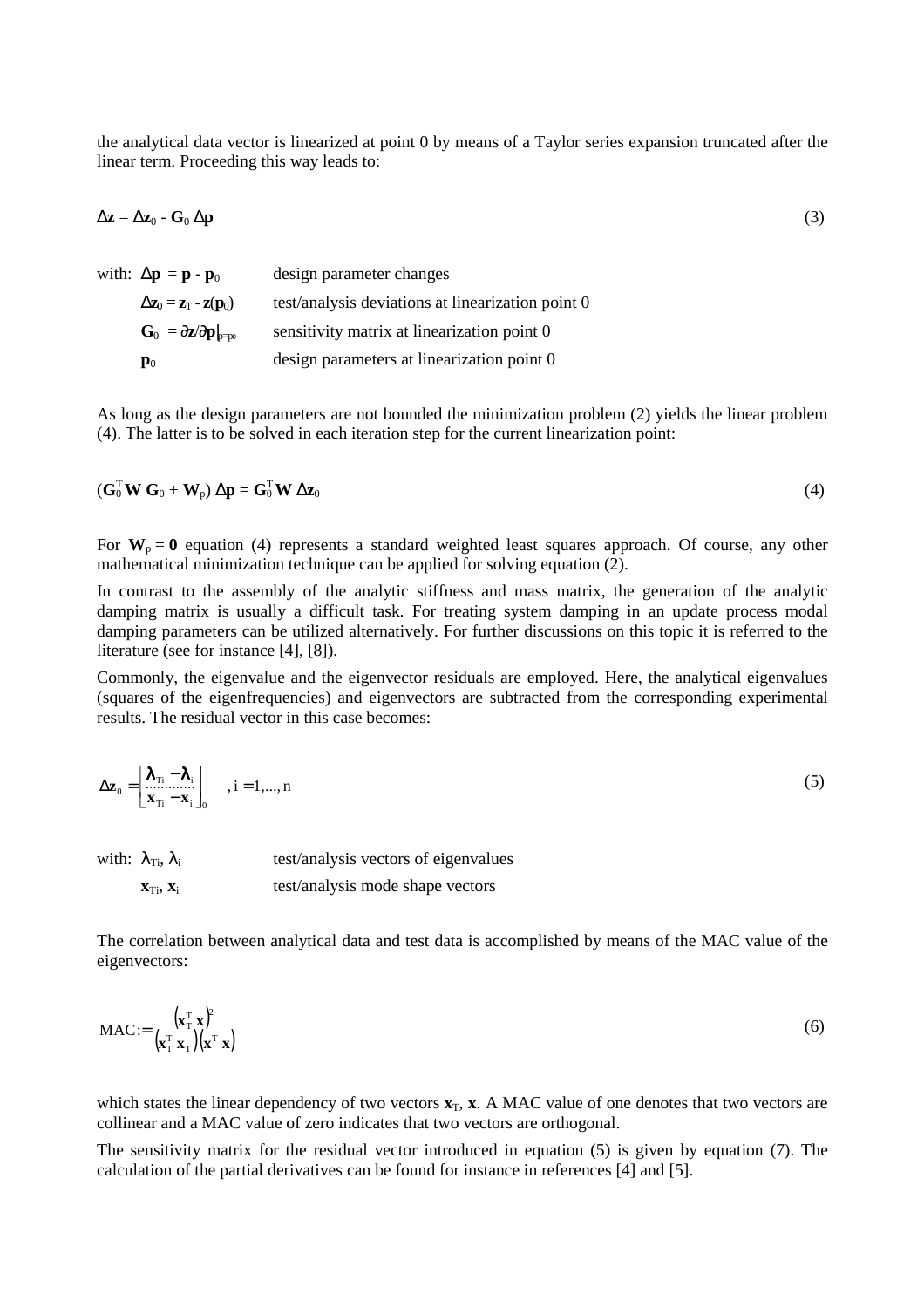$$
\mathbf{G}_0 = \begin{bmatrix} \frac{\partial \lambda_i}{\partial \mathbf{p}} \\ \frac{\partial \mathbf{x}_i}{\partial \mathbf{p}} \end{bmatrix}_{0}, i = 1,..., n
$$

If real eigenvalues and eigenvectors are employed, the adjustment of damping parameters is not possible. The corresponding sensitivities equal zero since the real eigenvalues and eigenvectors depend solely on the stiffness and the mass parameters of the system.

# **3 Model Validation Strategy**

The model validation is accomplished through computational model updating of physical parameters (stiffness and inertia parameters) of the Finite Element model by minimizing the deviations between the identified and the analytical eigenvalues and mode shapes. It is presumed that all deviations between test and analysis are exclusively based on uncertainties of the Finite Element model. For keeping the inevitable uncertainties from the test side as small as possible and for creating a reliable data base for the following validation tasks thorough test planning and test execution is an integral part of the validation strategy. The principle proceeding is depicted in Figure 1.



Figure 1: Model validation strategy

The test planning utilizes the given Finite Element model, which enables not only the test design but also considerably simplifies the later correlation with the analytical results (Finite Element model and test model 'match'). The test planning should cover the following aspects:

- selection of relevant target modes
- selection of measurement degrees of freedom with respect to
	- essential test information
	- sufficient spatial resolution of the target modes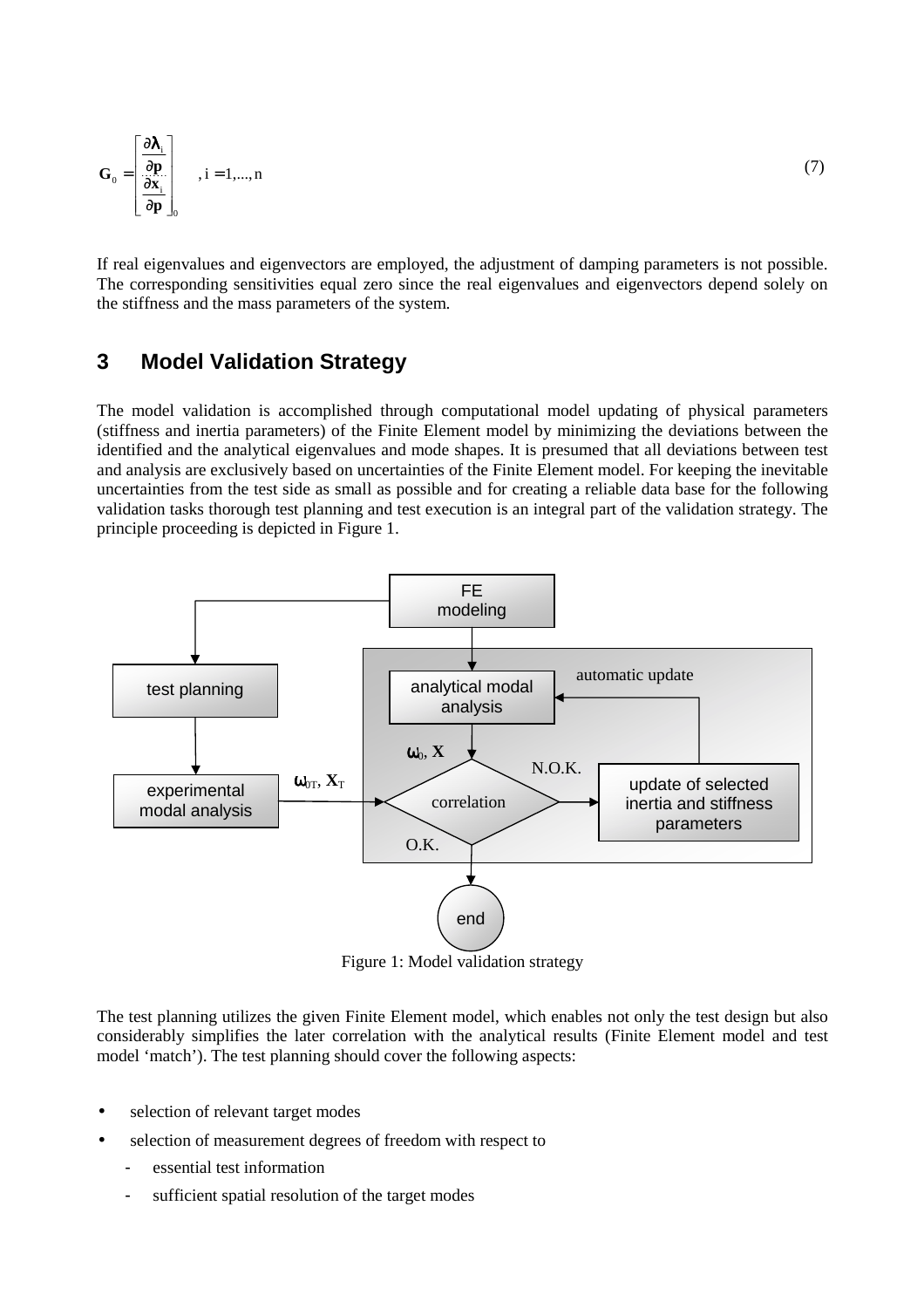- coincidence of measurement and Finite Element nodes
- accessibility of the measurement nodes
- redundancy of the measurement degrees of freedom
- robustness of the test model
- selection of exciter positions (if possible, simultaneous excitation of all target modes)
- sufficient frequency resolution (for following identification methods)

Test planning and computational model updating is conducted by a special MATLAB® based software package (**ICS.sysval**, [6]), which is developed by **ICS** and Professor Michael Link of the University of Kassel. This software tool takes advantage of the analysis capabilities of MSC.Nastran<sup>TM</sup>, particularly the sensitivity module within 'Solution 200' (optimization), which enables the handling of large scale Finite Element models. The necessary parameter changes are directly applied to the so called 'bulk data' section of the MSC.Nastran<sup>TM</sup> input file. Typical parameters are for instance shell thicknesses, beam section properties, Young's moduli, and densities. However, virtually all physical parameters, which can be considered in an eigenvalue and eigenvector sensitivity analysis by MSC.Nastran<sup>TM</sup>, can be used for model updating.

After successfully updating the stiffness and inertia properties (physical parameters) modal damping parameters (modal parameters) can be adjusted subsequently by minimizing the deviations in the resonance regions between measured and simulated frequency response functions. However, this topic is not covered in this paper and it is referred to reference [8].

A common difficulty in computational model updating is the proper choice of appropriate model parameters. Besides selection with engineering experience automated methods may be applied [7], which currently do not deliver a reliable prediction. Another possibility to select parameters is provided by a sensitivity analysis. Here the sensitivity matrix according to equation (7) is computed for a set of suitable parameters. In a subsequent investigation those parameters are identified, which have a significant influence on the analysis results. However, the sensitivity analysis does not supply any information on the physical relevance of a particular parameter but detects merely its potential to change the analysis results.

# **4 Example: Car Body in White**

The application of the presented validation strategy will be demonstrated by means of the car body in white depicted in Figure 2, which is currently investigated in the frame of the cooperation 'work group 6.1.19 structure optimization and acoustics' of the German car industry.

The Finite Element model consists of about:

- 142,000 nodes
- 130.000 elements.
- 3.500 spot weld elements

The spot welds are modeled by means of MSC.Nastran<sup>TM</sup> 'CWELD' elements. These elements are currently already used by some automotive companies.

Goal of the model validation is to correctly predict the structural dynamics of the body in white up to a frequency of about 100 Hz.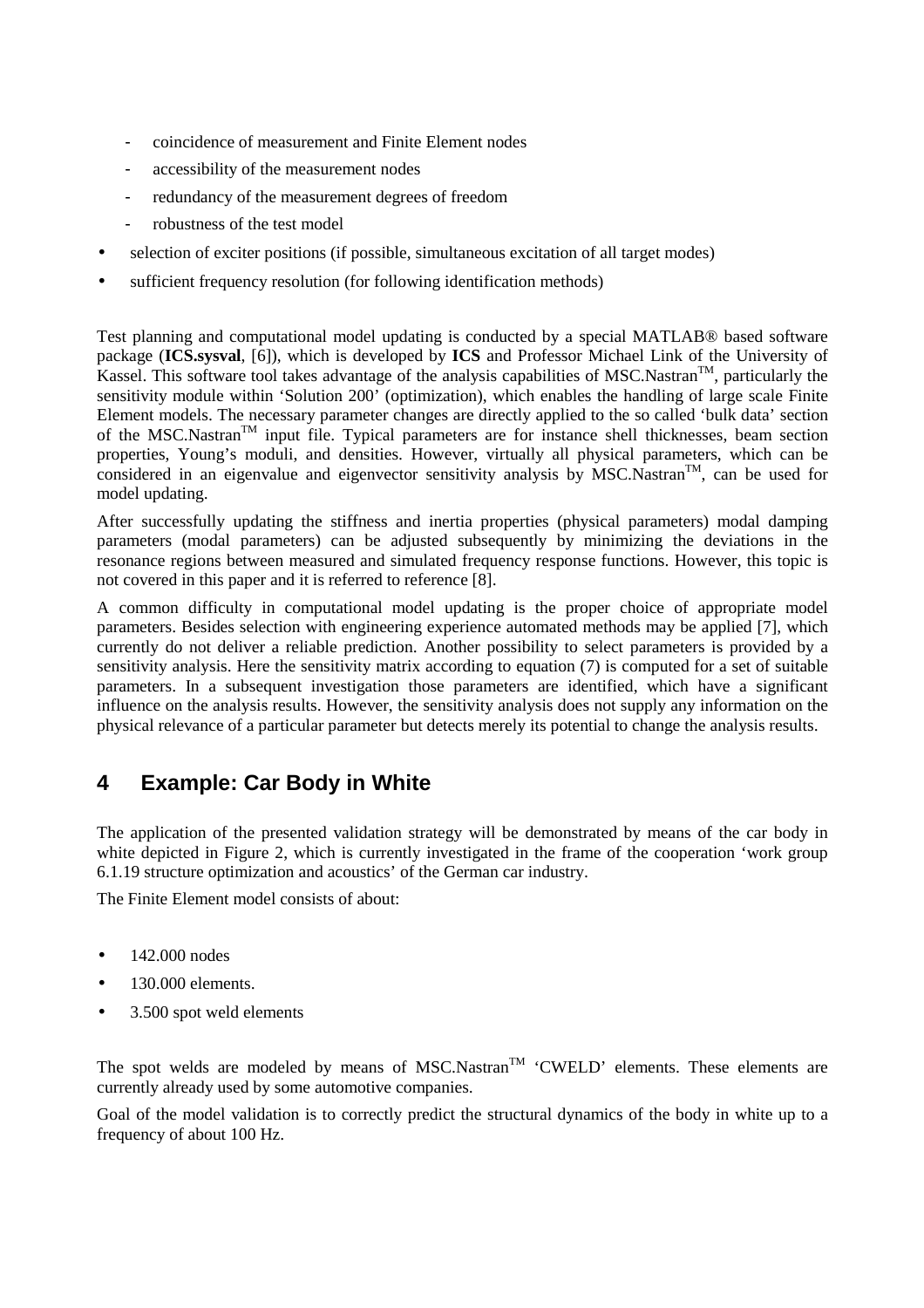

Figure 2: Finite Element model of the body in white

### **4.1 Test Planning**

As already mentioned in section 3, the test planning provides an important basis for all subsequent investigations. It is especially guaranteed that all required information is collected during the tests, which is necessary for the following validation steps. For the analyzed body in white the following planning steps are performed:

#### *a) Selection of target mode shapes*

First, the boundary conditions, the frequency range, and the relevant mode shapes are to be determined. The body in white will be investigated in a free/free configuration which can be relatively easily realized in the test setup by means of bungee cords or air springs. Since the goal of the model validation is a prediction of the structural dynamics of the body in white up to a frequency of about 100 Hz all analytic mode shapes in this frequency range are to be considered in the test planning.

#### *b) Selection of measurement degrees of freedom*

Since a reliable orientation of the accelerometers on the body in white is difficult due to the curvature of the car body, only measurement degrees of freedom normal to the sheet surfaces are considered in the test design. This provides in addition the possibility to perform a roving hammer data acquisition. Of course, the selection of the measurement degrees of freedom should also ensure the unique classification of the individual mode shapes (keyword: spatial aliasing).

Moreover, all aspects mentioned in section 3 like the essential test information (for instance determined by automatic methods, see also [9]), the sufficient spatial resolution of the target modes (goal: preferably diagonal shape of the auto MAC matrix), the coincidence of measurement and Finite element nodes (vital for correlation), the redundancy of the measurement degrees of freedom (for uncertainties in some measurement degrees of freedom), and the robustness of the test model (due to uncertainties in the Finite Element model used for test planning) should be taken into account.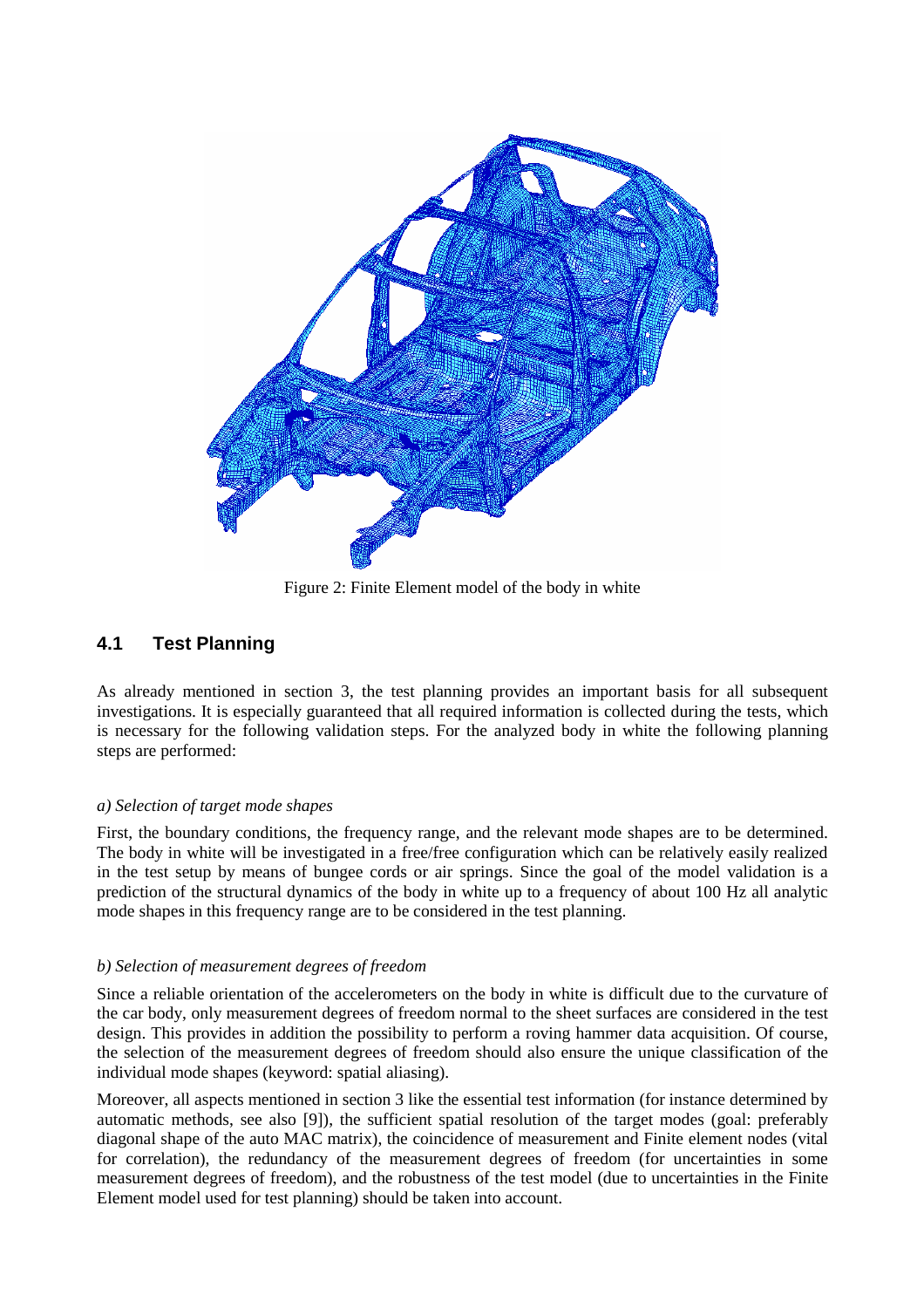The final test model resulting from test planning is shown in Figure 3 and the corresponding auto MAC matrix of the analytical mode shapes at the measurement degrees of freedom is depicted in Figure 4. The overall spatial resolution is sufficient. Only two mode shapes (No. 24 and 27 as well as No. 32 and 35) exhibit off diagonal couplings larger than 60 %. These are relatively local mode shapes, which require a considerably higher resolution. However, for keeping the measurement efforts manageable a higher resolution of the measurement mesh is not applied.



Figure 3: Test model of the body in white with measurement degrees of freedom



Figure 4: Auto MAC matrix of analytical mode shapes at measurement degrees of freedom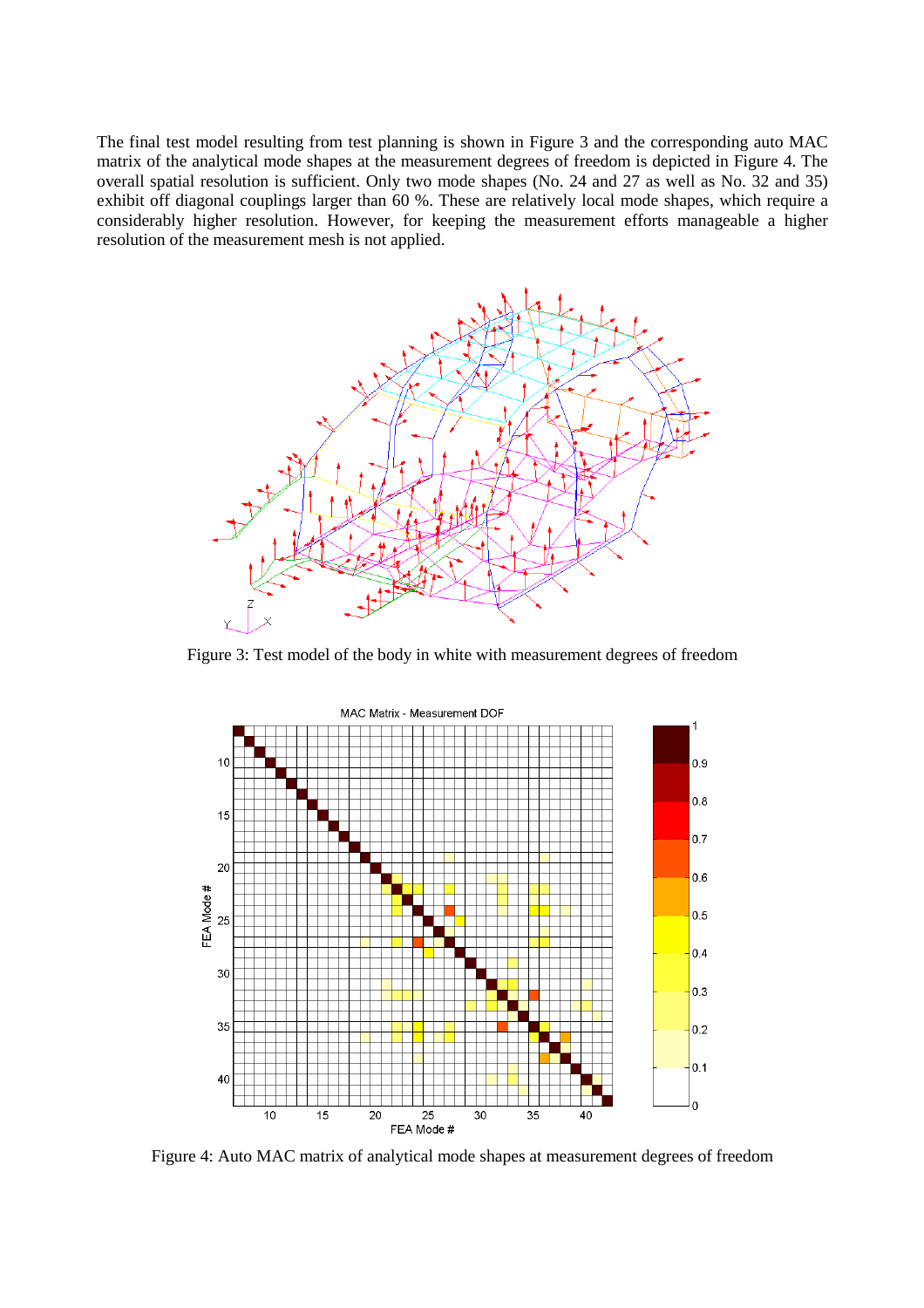#### *c) Selection of exciter degrees of freedom*

The identification of the exciter degrees of freedom is done in two steps. First, a preliminary subset of appropriate exciter degrees of freedom is calculated using a special automatic method (see reference [9]). Next, the final exciter degrees of freedom are defined by means of 'mode indicator values'. For a given exciter position a mode indicator value of zero at a certain eigenfrequency states that the corresponding mode shape can be fully excited (satisfaction of the so called phase resonance criteria). In contrast, a value of one means that the corresponding mode shape cannot be excited at all at the chosen exciter position.

The strategy is to select several exciter positions in such a way that each mode shape can be sufficiently excited at least at one exciter position. The accessibility of the exciter position for a modal exciter test is also taken into account. Figure 5 shows the mode indicator values for the first 20 target modes at the four selected references according to Figure 6. Obviously, each mode shape can be excited at least by one of the defined exciter positions.



Figure 5: Mode indicator values of the body in white



Figure 6: Test model of the body in white with exciter degrees of freedom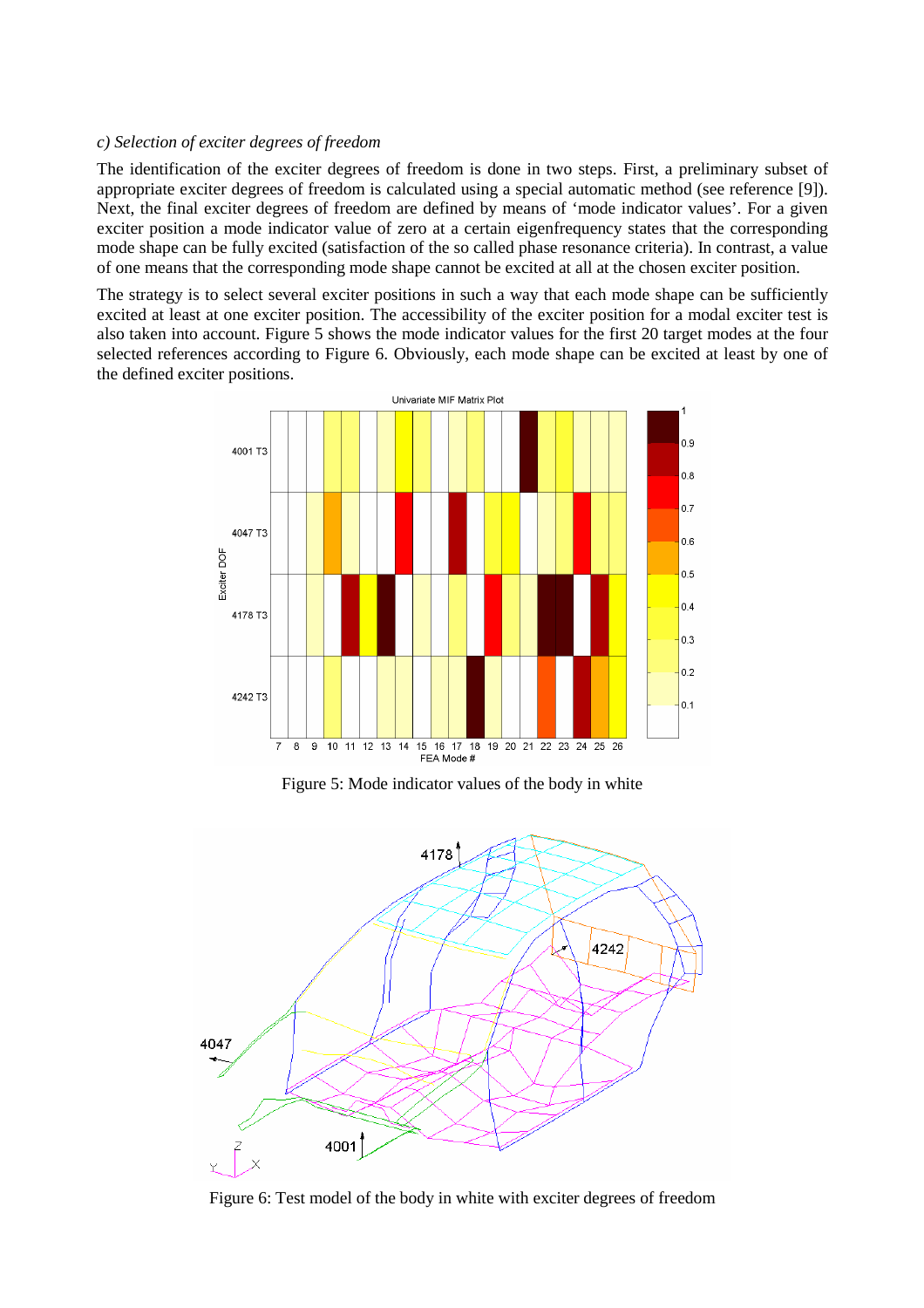#### *d) Selection of frequency resolution*

The applied techniques to identify the experimental modal data require a sufficient frequency resolution, especially in the lower frequency range. Therefore, a minimal frequency resolution based on the first elastic eigenfrequency and the expected modal damping is determined. Since the real damping behavior is usually not known in advance, these results are to be verified before the final test execution.

### **4.2 Test setup and Preliminary Investigations**

For approximating the free/free boundary conditions of the Finite Element model the car body is mounted on four air springs as depicted in Figure 7. If necessary, the suspension can be considered in the Finite Element model by means of springs. The properties of the springs can be estimated from the experimental rigid body modes.

Different preliminary studies with impact hammer and modal exciters are performed to investigate the real behavior of the body in white. Especially, the linearity is reviewed by means of modal exciter tests with different levels of excitation as well as by coherence and reciprocity examinations. All together, the investigated car body shows a sufficiently linear behavior.



Figure 7: Mounting of the body in white using air springs

As the test results with the impact hammer exhibit a very good consistency with the results of the modal exciter tests, the final test will be executed as a roving hammer test with fixed accelerometers (references). Proceeding this way also avoids the so called 'mass loading', caused by moving accelerometer masses. 'Mass loading' effects easily arise at large surface areas and can generate frequency shifts of the resonance peaks. In regions with large modal density these effects cannot be compensated by common identification methods and thus produce unreliable test results.

Since the measurement degrees of freedom are manually mapped onto the car body, an uncertainty regarding the real position of the measurement points exists. For quantifying possible deviations a digitization of the measurement points using super sonic triangulation is applied. The acquired real measurement point positions prove good accordance with the Finite Element model.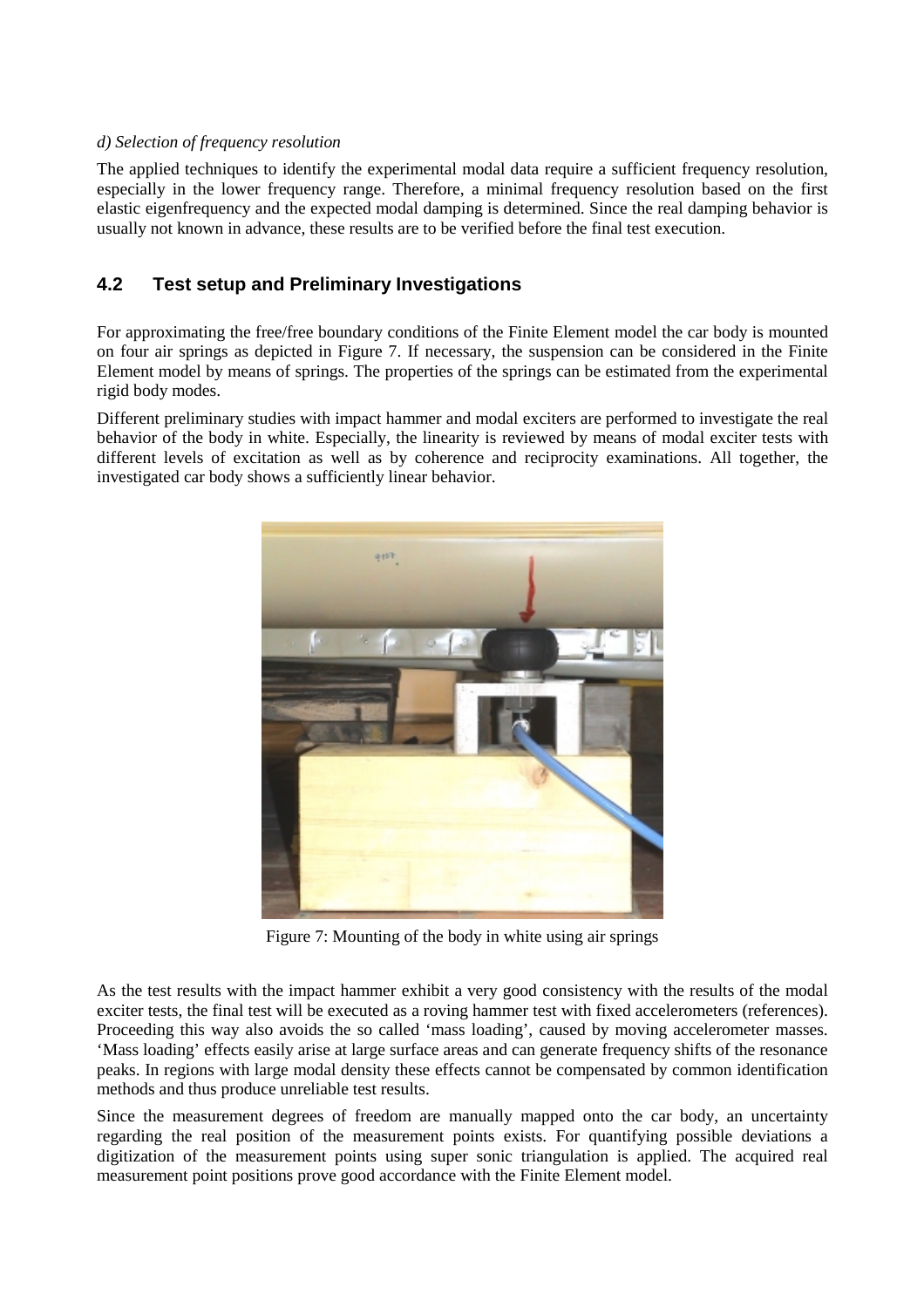### **4.3 Experimental Modal Analysis**

The analysis of the acquired test data is conducted by two completely different identification algorithms, one working in the time domain (Polyreference) and one working in the frequency domain (Direct Parameter Estimation). The identified sets of modal data are subsequently correlated allowing for an assessment of the individual quality of the measured eigenfrequencies, mode shapes etc. This is of particular importance for the subsequent model validation, since only experimental results with a sufficient quality should be utilized.

### **4.4 Initial Correlation**

For evaluating the model quality the frequency deviations between test and analysis as well as the MAC values of the corresponding mode shapes according to equation (6) are employed. Besides the correlation table the MAC matrix will also be posted for assessing the quality of the correlation.

The initial correlation for the investigated body in white is given by Table 1 and Figure 8, considering only mode shapes with a frequency deviation less than 30 % and a MAC value larger than 50 %. Usually, a tolerance limit of 70 % is acceptable to ensure a consistent correlation of the mode shapes used for the updating. However, in this case a decrease is necessary for considering all relevant mode shapes in the initial correlation and especially in the following computational model updating.

| #              | EMA <sup>1</sup> | <b>FEA</b> | $\Delta f$<br>[%] | <b>MAC</b><br>[%] | #  | EMA <sup>1</sup> | <b>FEA</b> | $\Delta f$<br>[%] | <b>MAC</b><br>[%] |
|----------------|------------------|------------|-------------------|-------------------|----|------------------|------------|-------------------|-------------------|
| $\mathbf{1}$   | 1                | 7          | $-7,04$           | 98,24             | 8  | 12               | 18         | $-3,07$           | 66,41             |
| 2              | 2                | 8          | 0,19              | 87,42             | 9  | 13               | 19         | $-0,02$           | 72,49             |
| 3              | 3                | 9          | $-6,17$           | 63,55             | 10 | 14               | 20         | $-1,85$           | 86,89             |
| $\overline{4}$ | 5                | 13         | 0,83              | 73,20             | 11 | 15               | 22         | 1,39              | 78,18             |
| 5              | 6                | 11         | $-11,72$          | 61,13             | 12 | 17               | 24         | $-0,07$           | 67,88             |
| 6              | 8                | 14         | $-3,39$           | 79,49             | 13 | 18               | 26         | $-1,07$           | 96,49             |
| $\overline{7}$ | 10               | 15         | $-6,55$           | 66,51             | 14 | 19               | 27         | $-1,49$           | 76,60             |

<sup>1)</sup> without rigid body modes

Table 1: Initial correlation

Obviously, even by reducing the tolerance limit to 50 % not all mode shapes can be correlated ('gaps' on the main diagonal of the MAC matrix). Moreover, some couples show frequency deviations larger then 10 %.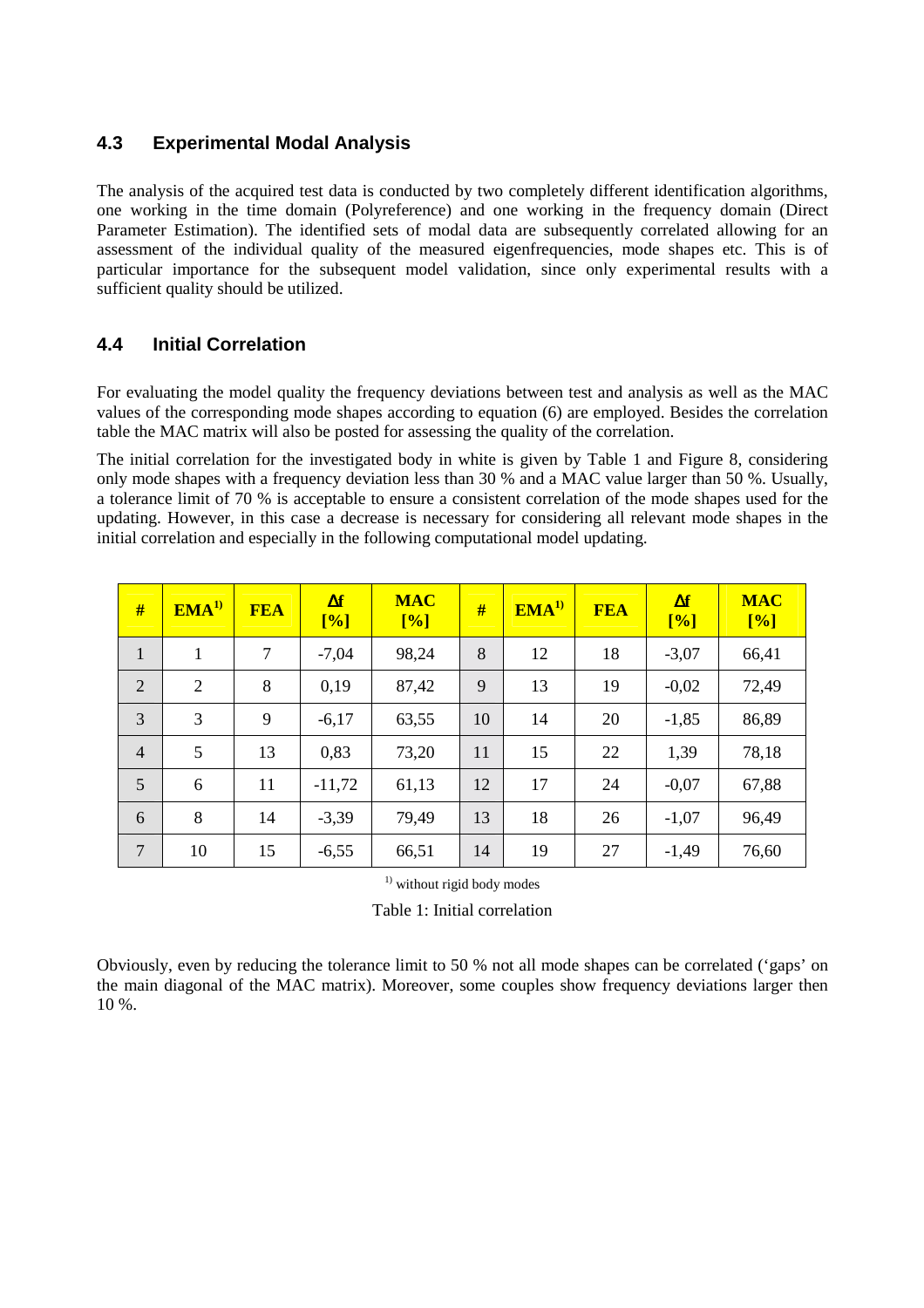

Figure 8: MAC matrix, initial correlation

### **4.5 Sensitivity Analysis**

For reducing the multitude of potential parameters to a subset of parameters, which have a significant influence on the model behavior, a sensitivity analysis is performed by computing the eigenvalue and eigenvector sensitivities for all potential parameters. Subsequently, the most promising parameters for each mode shape are determined using the sensitivity module of **ICS.sysval**. These parameters constitute the basis for the following computational model updating.

### **4.6 Remodeling und Computational Model Updating**

In the investigated example a division of the updating task into two individual steps proves to be very efficient. In both cases Young's moduli are used for the updating (for preserving the total mass of the car body).

In the first step areas with large, physically not interpretable, parameter changes are identified by applying computational model updating methods. These areas are then remodeled using the CAD data of the geometry, which already leads to an improvement of the model quality. The results after remodeling are collected in Table 2 and Figure 9, respectively.

The remodeling already yields a significant increase of the model quality. On the one hand the MAC values, especially in the lower frequency range, can be increased over 90 % and on the other hand the frequency deviations are noticeably reduced. However, the correlation in the range of the sixth and seventh as well as the ninth and tenth measured mode is still not fully satisfactory.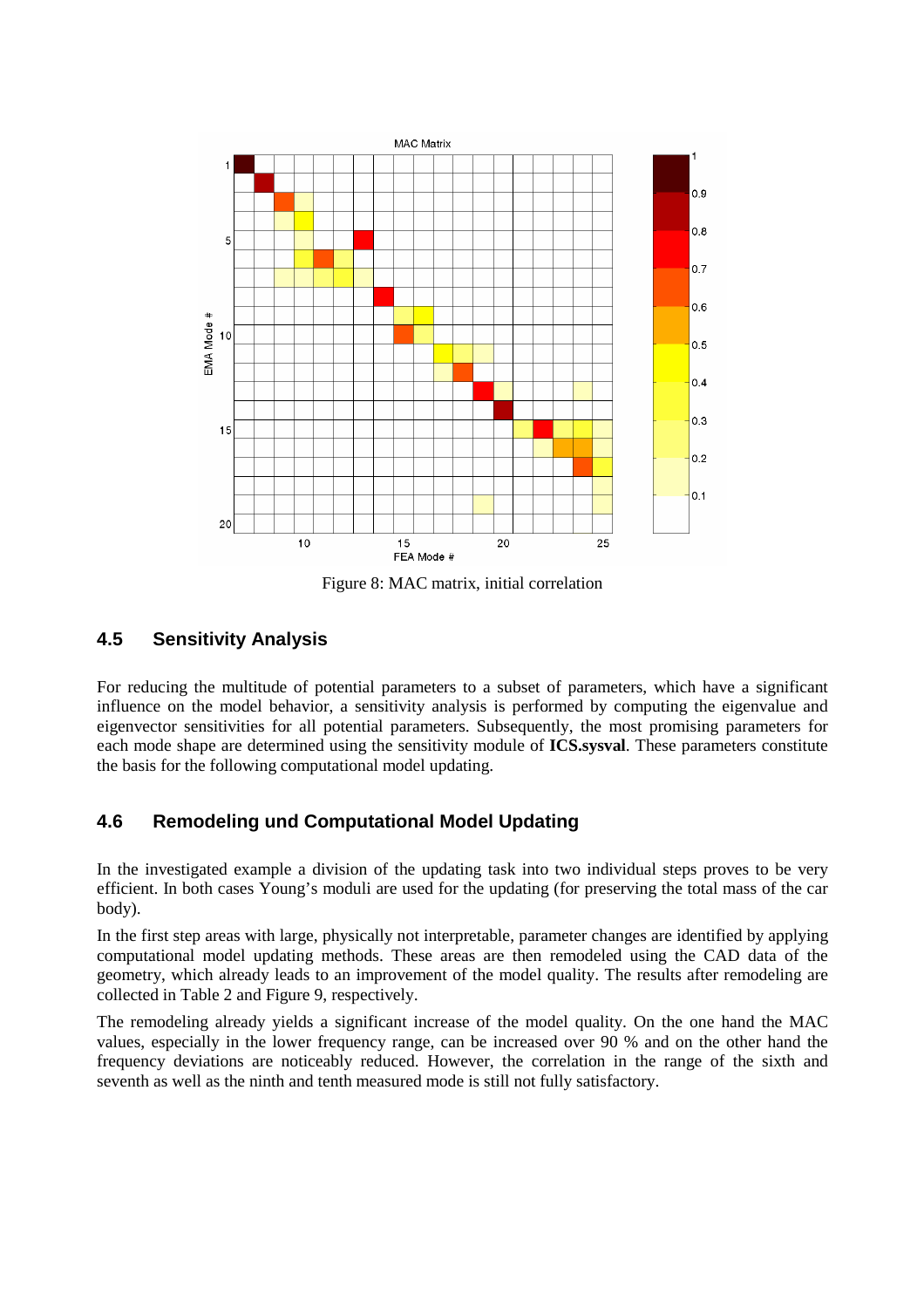| #              | EMA <sup>1</sup> | <b>FEA</b>     | $\Delta f$<br>[%] | <b>MAC</b><br>[%] | #  | EMA <sup>1</sup> | <b>FEA</b> | $\Delta f$<br>[%] | <b>MAC</b><br>[%] |
|----------------|------------------|----------------|-------------------|-------------------|----|------------------|------------|-------------------|-------------------|
| $\mathbf{1}$   | $\mathbf{1}$     | $\overline{7}$ | $-4,51$           | 98,62             | 10 | 11               | 17         | $-0,14$           | 68,37             |
| $\overline{2}$ | 2                | 8              | 3,01              | 97,51             | 11 | 12               | 18         | $-0,57$           | 88,51             |
| 3              | 3                | 9              | $-1,49$           | 96,22             | 12 | 13               | 19         | 0,19              | 72,25             |
| $\overline{4}$ | $\overline{4}$   | 10             | $-0,16$           | 90,12             | 13 | 14               | 20         | $-1,31$           | 89,43             |
| 5              | 5                | 11             | 1,26              | 90,92             | 14 | 15               | 21         | 0,83              | 65,52             |
| 6              | 6                | 12             | 0,65              | 68,55             | 15 | 16               | 22         | 0,18              | 66,29             |
| $\overline{7}$ | $\overline{7}$   | 13             | $-0,71$           | 59,68             | 16 | 17               | 24         | 0,48              | 86,01             |
| 8              | 8                | 15             | 0,22              | 94,88             | 17 | 18               | 25         | $-0,98$           | 98,19             |
| 9              | 10               | 14             | $-6,35$           | 52,61             |    |                  |            |                   |                   |

<sup>1)</sup> without rigid body modes

Table 2: Correlation after remodeling



Figure 9: MAC matrix, after remodeling

For further increasing the model quality multiple updating runs are performed in a second step utilizing the remodeled Finite Element model. The final results are summarized in Table 3 and Figure 10.

Comparing these results with Table 2 and Figure 9 shows an additional increase of the model quality achieved by the subsequent computational model updating. Both, the mentioned 'gaps' on the main diagonal of the MAC matrix can be filled and the frequency deviations can be further reduced. Besides the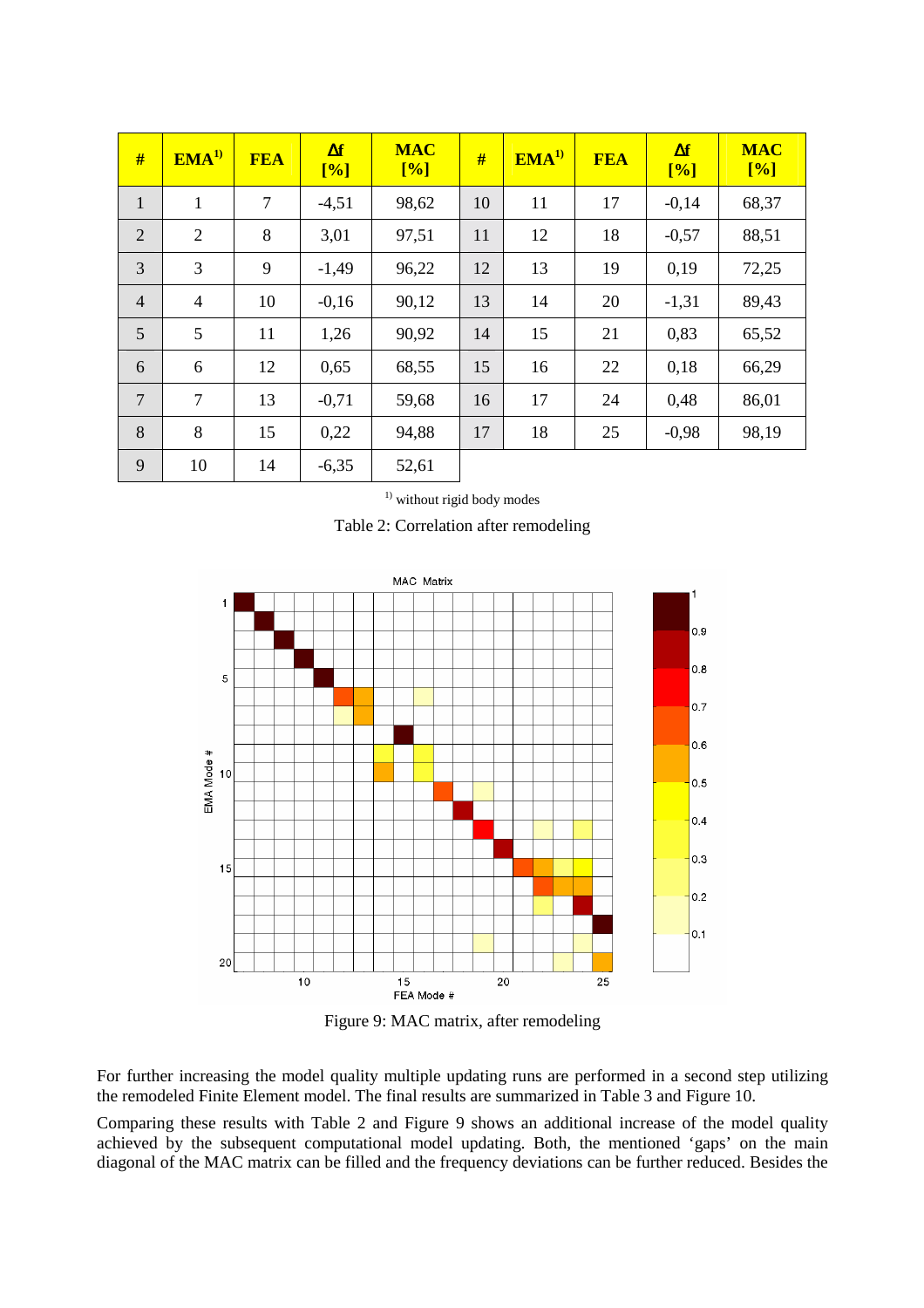| #              | EMA <sup>1</sup> | <b>FEA</b>     | $\Delta f$<br>[%] | <b>MAC</b><br>[%] | #  | EMA <sup>1</sup> | <b>FEA</b> | $\Delta f$<br>[%] | <b>MAC</b><br>[%] |
|----------------|------------------|----------------|-------------------|-------------------|----|------------------|------------|-------------------|-------------------|
| $\mathbf{1}$   | 1                | $\overline{7}$ | $-4.35$           | 98.69             | 10 | 10               | 16         | 0.21              | 82.22             |
| 2              | 2                | 8              | 0.75              | 97.54             | 11 | 11               | 17         | 0.09              | 69.57             |
| $\overline{3}$ | 3                | 9              | $-1.49$           | 95.49             | 12 | 12               | 18         | $-0.90$           | 85.80             |
| $\overline{4}$ | $\overline{4}$   | 10             | 1.10              | 94.38             | 13 | 13               | 19         | 0.15              | 75.85             |
| 5              | 5                | 11             | $-0.50$           | 93.86             | 14 | 14               | 20         | $-1.35$           | 92.13             |
| 6              | 6                | 12             | $-1.83$           | 95.05             | 15 | 15               | 22         | 1.49              | 63.63             |
| 7              | $\overline{7}$   | 13             | $-2.67$           | 90.49             | 16 | 17               | 24         | 0.85              | 85.47             |
| 8              | 8                | 14             | $-1.26$           | 95.39             | 17 | 18               | 25         | $-0.71$           | 98.09             |
| 9              | 9                | 15             | $-1.55$           | 80.52             |    |                  |            |                   |                   |

first eigenfrequency all frequency deviations are now below 3 %. However, it is to mention that the total deviation for the first eigenfrequency is less than 1 Hz.

<sup>1)</sup> without rigid body modes





Figure 10: MAC matrix, after computational model updating